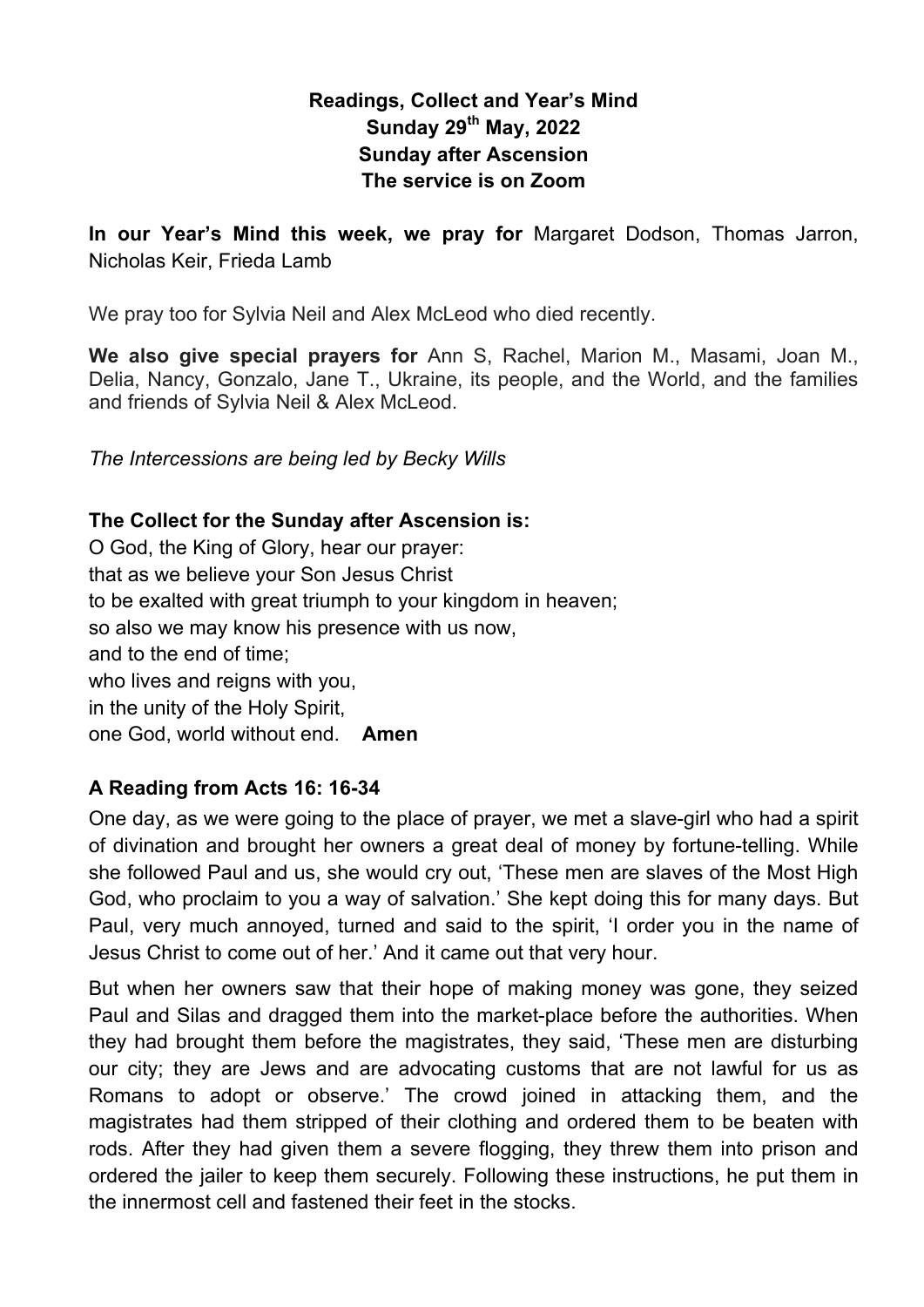About midnight Paul and Silas were praying and singing hymns to God, and the prisoners were listening to them. Suddenly there was an earthquake, so violent that the foundations of the prison were shaken; and immediately all the doors were opened and everyone's chains were unfastened. When the jailer woke up and saw the prison doors wide open, he drew his sword and was about to kill himself, since he supposed that the prisoners had escaped.

But Paul shouted in a loud voice, 'Do not harm yourself, for we are all here.' The jailer called for lights, and rushing in, he fell down trembling before Paul and Silas. Then he brought them outside and said, 'Sirs, what must I do to be saved?'

They answered, 'Believe on the Lord Jesus, and you will be saved, you and your household.' They spoke the word of the Lord to him and to all who were in his house. At the same hour of the night he took them and washed their wounds; then he and his entire family were baptized without delay. He brought them up into the house and set food before them; and he and his entire household rejoiced that he had become a believer in God.

This is the Word of the Lord. **Thanks be to God.**

## **Psalm 97**

- 1. The Lord is king; let the earth rejoice; let the multitude of the isles be glad.
- 2. Clouds and darkness are round about him, righteousness and justice are the foundations of his throne.
- 3. A fire goes before him and burns up his enemies on every side.
- 4. His lightnings light up the world; the earth sees it and is afraid.
- 5. The mountains melt like wax at the presence of the Lord, at the presence of the Lord of the whole earth.
- 6. The heavens declare his righteousness, and all the peoples see his glory.
- 7. Confounded be all who worship carved images and delight in false gods! Bow down before him, all you gods.
- 8. Zion hears and is glad and the cities of Judah rejoice, because of your judgements, O Lord.
- 9. For you are the Lord: most high over all the earth; you are exalted far above all gods.
- 10. The Lord loves those who hate evil; he preserves the lives of his saints and delivers them from the hand of the wicked.
- 11. Light has sprung up for the righteous, and joyful gladness for those who are true-hearted.
- 12. Rejoice in the Lord, you righteous, and give thanks to his holy name.

This is the Word of the Lord.

# **Thanks be to God.**